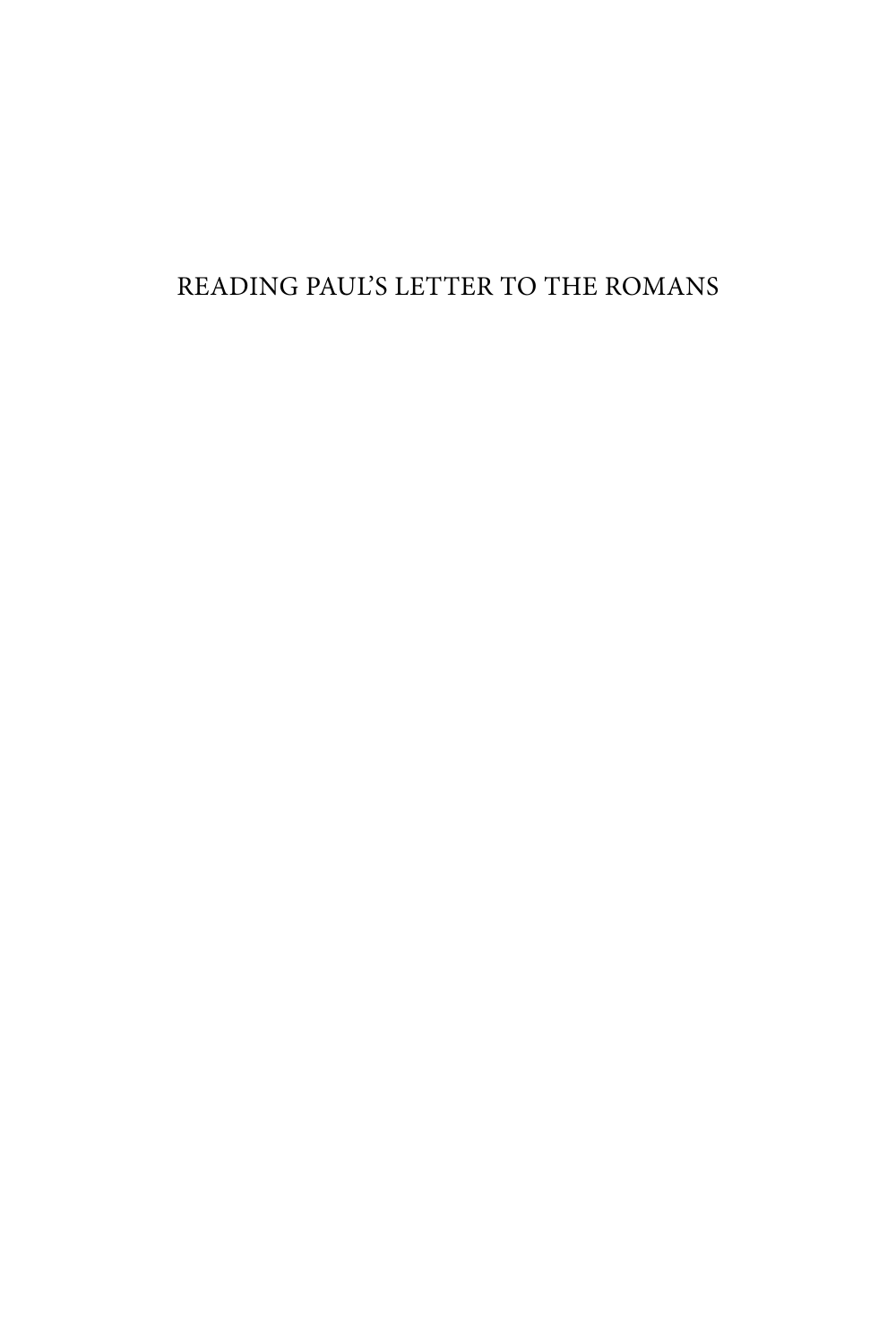SBL

# Society of Biblical Literature



Resources for Biblical Study

Tom Thatcher, New Testament Editor

Number 73

READING PAUL'S LETTER TO THE ROMANS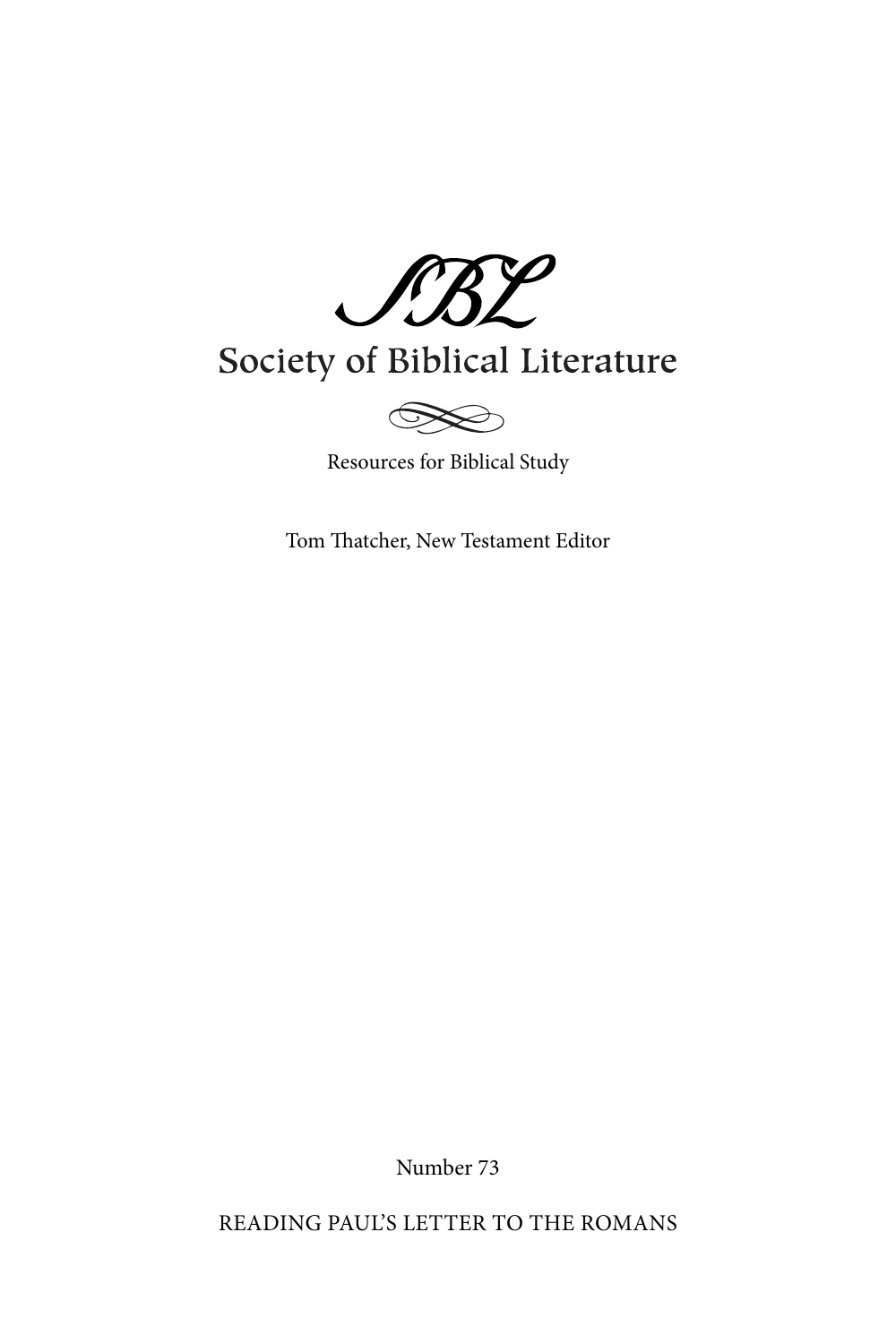Edited by Jerry L. Sumney

Society of Biblical Literature Atlanta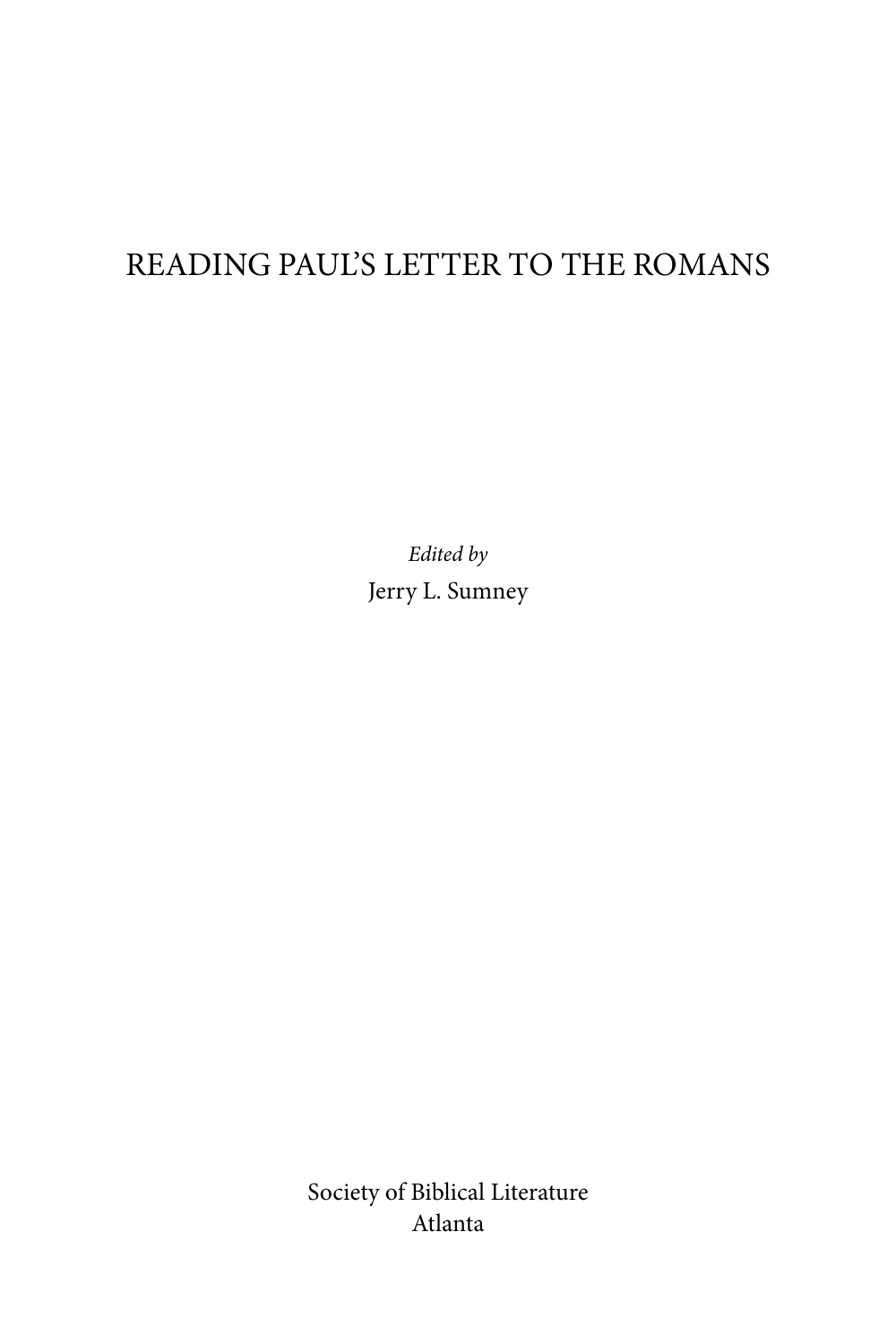#### Copyright © 2012 by the Society of Biblical Literature

All rights reserved. No part of this work may be reproduced or transmitted in any form or by any means, electronic or mechanical, including photocopying and recording, or by means of any information storage or retrieval system, except as may be expressly permitted by the 1976 Copyright Act or in writing from the publisher. Requests for permission should be addressed in writing to the Rights and Permissions Office, Society of Biblical Literature, 825 Houston Mill Road, Atlanta, GA 30329 USA.

Library of Congress Cataloging-in-Publication Data

Reading Paul's letter to the Romans / edited by Jerry L. Sumney. p. cm. — (Resources for biblical study ; number 73) Includes bibliographical references and indexes. ISBN 978-1-58983-717-1 (paper binding : alk. paper) — ISBN 978-1-58983-718-8 (electronic format) 1. Bible. N.T. Romans—Criticism, interpretation, etc. I. Sumney, Jerry L. II. Series: Resources for biblical study ; no. 73. BS2665.52.R375 2012 227.1'06—dc23 2012041814

Printed on acid-free, recycled paper conforming to ANSI/NISO Z39.48-1992 (R1997) and ISO 9706:1994 standards for paper permanence.

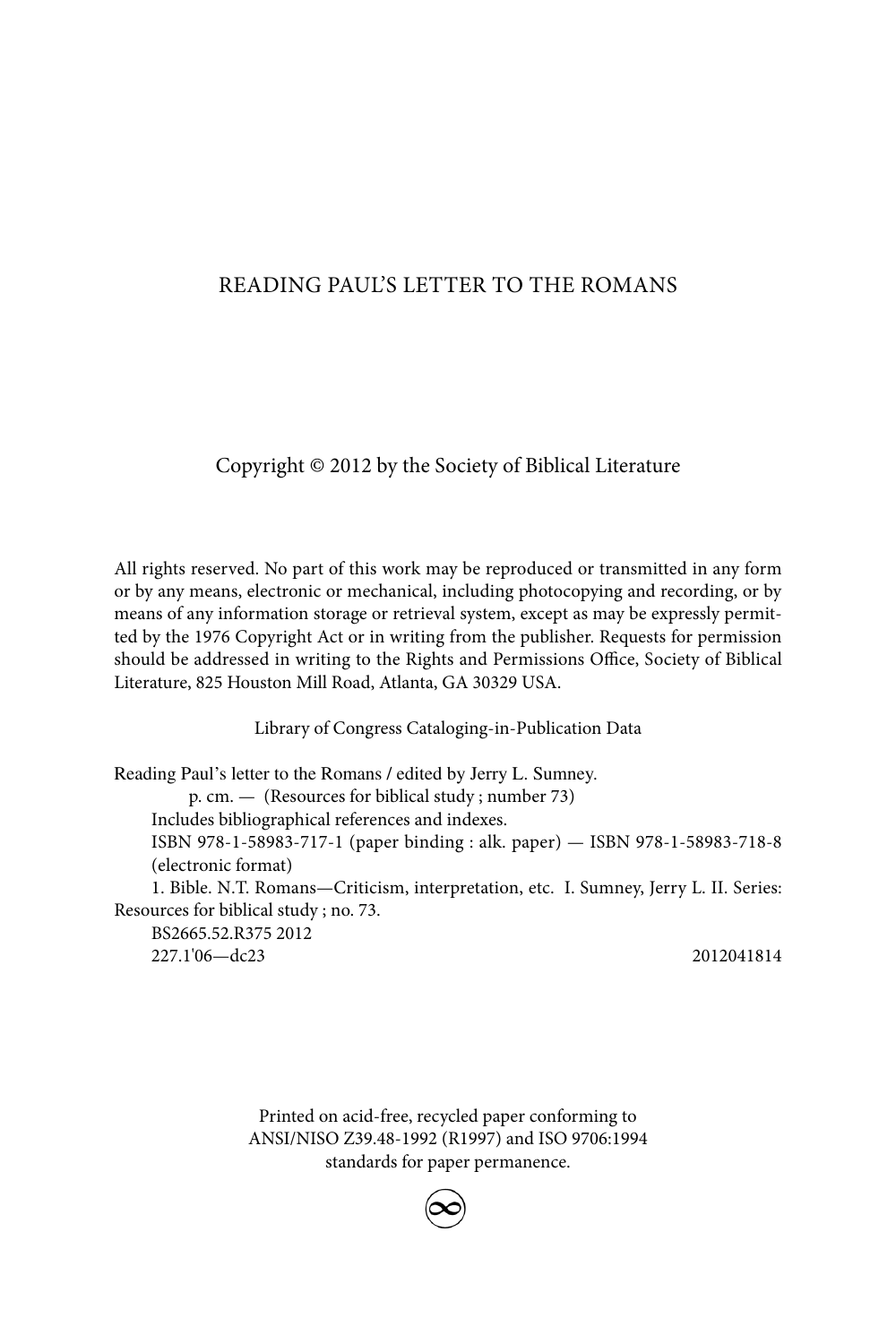For John Baxter and James Smeal

Together we read Romans for ourselves for the first time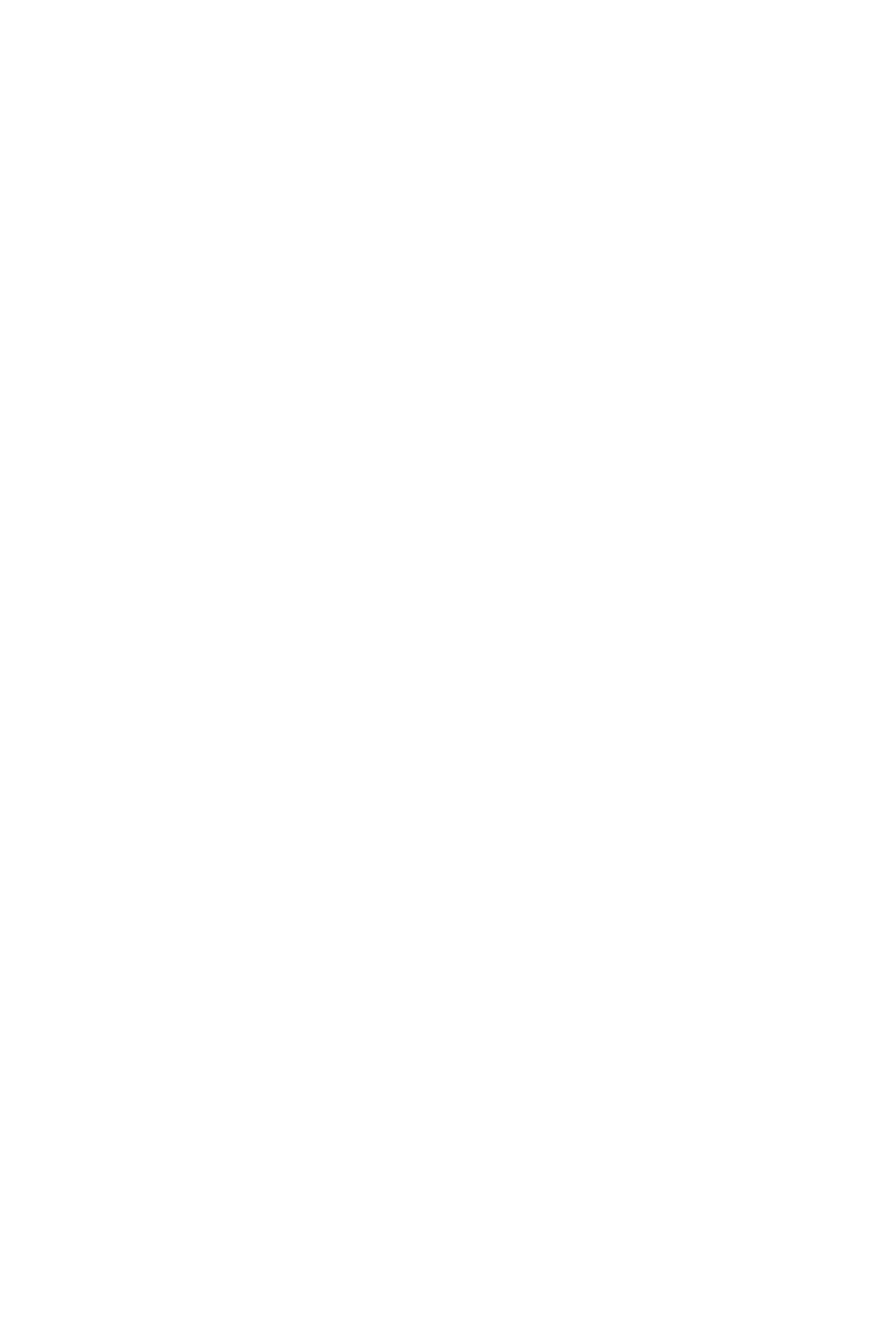## **CONTENTS**

| Jerry L. Sumney                                                               |
|-------------------------------------------------------------------------------|
| Mark D. Nanos                                                                 |
| The Gentile-Encoded Audience of Romans: The Church<br>A. Andrew Das           |
| Sylvia C. Keesmaat                                                            |
| A. Katherine Grieb                                                            |
| Joel B. Green                                                                 |
| Francis Watson                                                                |
| "Promised through His Prophets in the Holy Scriptures":<br>Rodrigo J. Morales |
| James D. G. Dunn                                                              |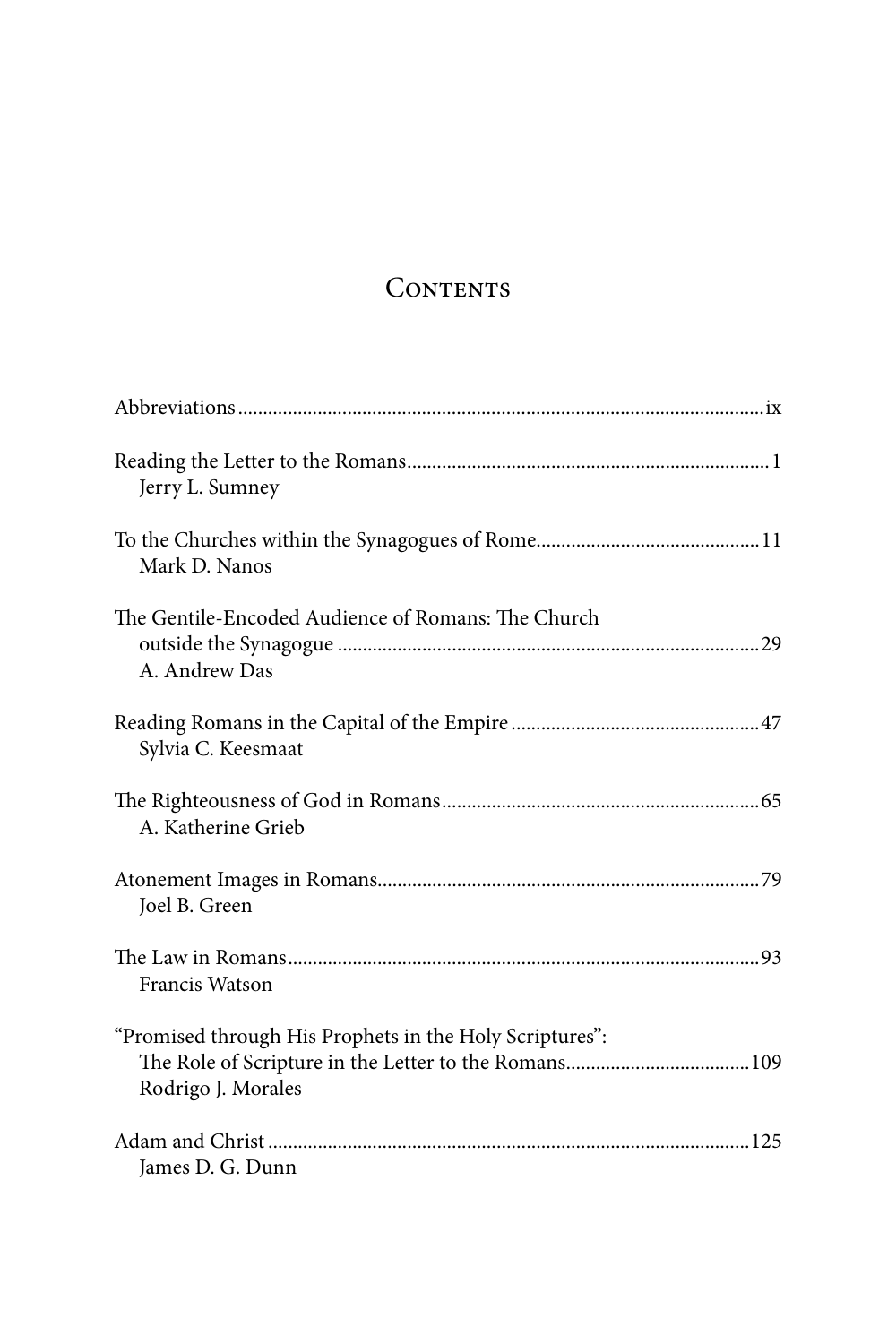| V111 | READING PAUL'S LETTER TO THE ROMANS |  |  |  |
|------|-------------------------------------|--|--|--|
|      |                                     |  |  |  |

| L. Ann Jervis                                                                           |
|-----------------------------------------------------------------------------------------|
| E. Elizabeth Johnson                                                                    |
| Caroline Johnson Hodge                                                                  |
| Living to God, Walking in Love: Theology and Ethics in Romans187<br>Victor Paul Furnish |
|                                                                                         |
|                                                                                         |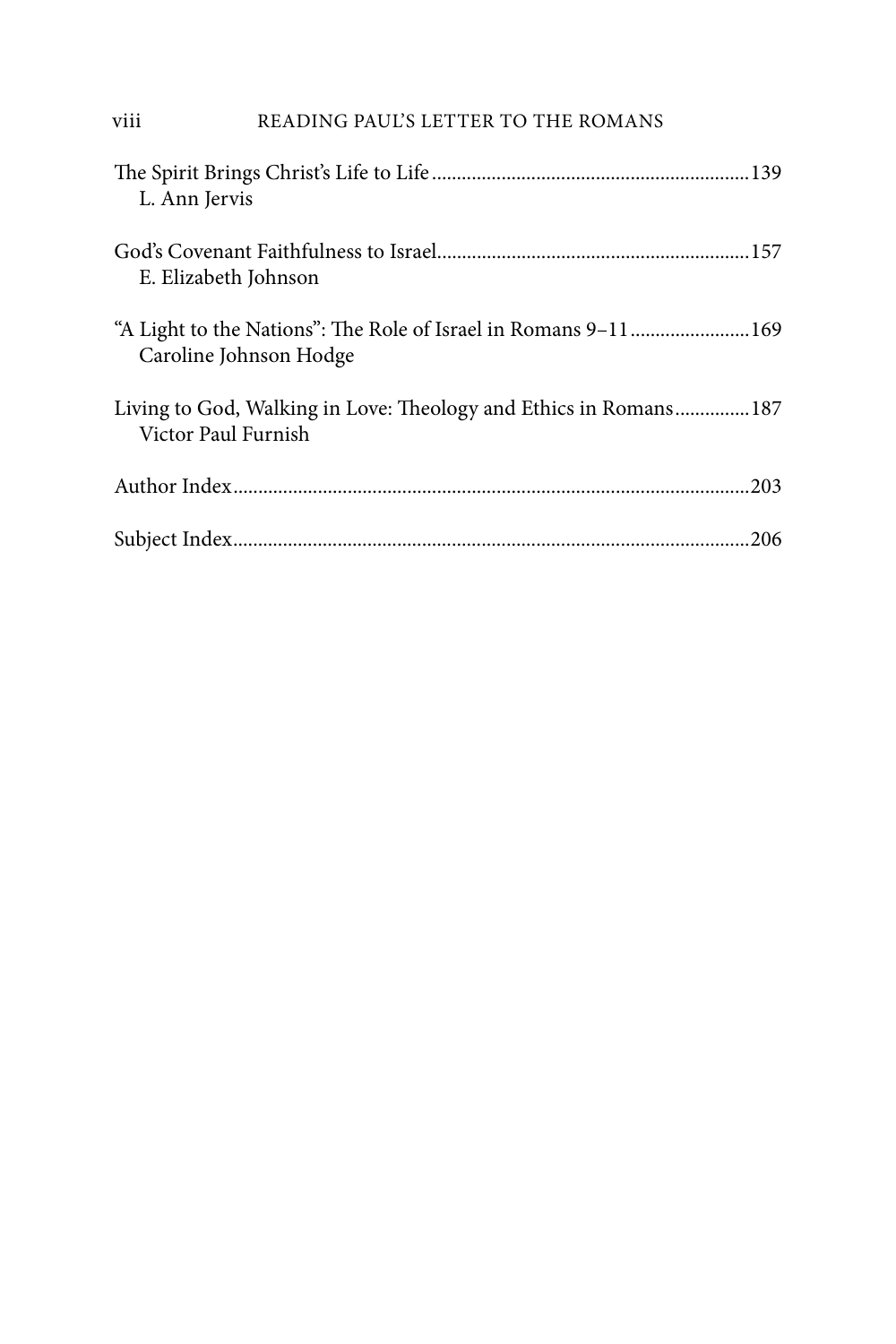## **ABBREVIATIONS**

## Primary Sources

| 1 Clem.     | 1 Clement                                              |
|-------------|--------------------------------------------------------|
| 1 Apol.     | Justin, Apologia i                                     |
| 1 En.       | 1 Enoch (Ethiopic Apocalpyse)                          |
| 2 Bar.      | 2 Baruch (Syriac Apocalypse)                           |
| A.J.        | Josephus, Antiquitates judaicae                        |
| Ann.        | Tacitus, Annales                                       |
| Apoc. Mos.  | Apocalypse of Moses                                    |
| Apol.       | Tertullian, Apologeticus                               |
| Ars.        | Ovid, Ars amatoria                                     |
| B.J.        | Josephus, Bellum judaicum                              |
| $C.$ Ap.    | Josephus, Contra Apionem                               |
| $Civ$ .     | Augustine, De civitate Dei                             |
| Claud.      | Suetonius, Divus Claudius                              |
| Conf.       | Augustine, Confessionum libri XIII                     |
| Ep.         | Pliny, Epistulae; or Seneca, Epistulae morales         |
| Epigr.      | Martial, Epigrammata                                   |
| Hist.       | Tacitus, Historiae                                     |
| Hist. adv.  | Orosius, Historiarum Adversum Paganos                  |
| Hist. eccl. | Eusebius, Historia ecclesiastica                       |
| Hist. rom.  | Dio Cassius, Historia romana                           |
| Hypoth.     | Philo, <i>Hypothetica</i>                              |
| Ign. Phld.  | Ignatius, To the Philadelphians                        |
| Inst.       | Lactantius, Divinarum institutionum libri VII          |
| Jub.        | Jubilees                                               |
| L.A.E.      | Life of Adam and Eve                                   |
| Nat.        | Tertullian, Ad nations                                 |
| Sat.        | Horace, Satirae; Juvenal, Satirae; or Persius, Satirae |
| [Subl.]     | Longinus, De sublimitate                               |
|             |                                                        |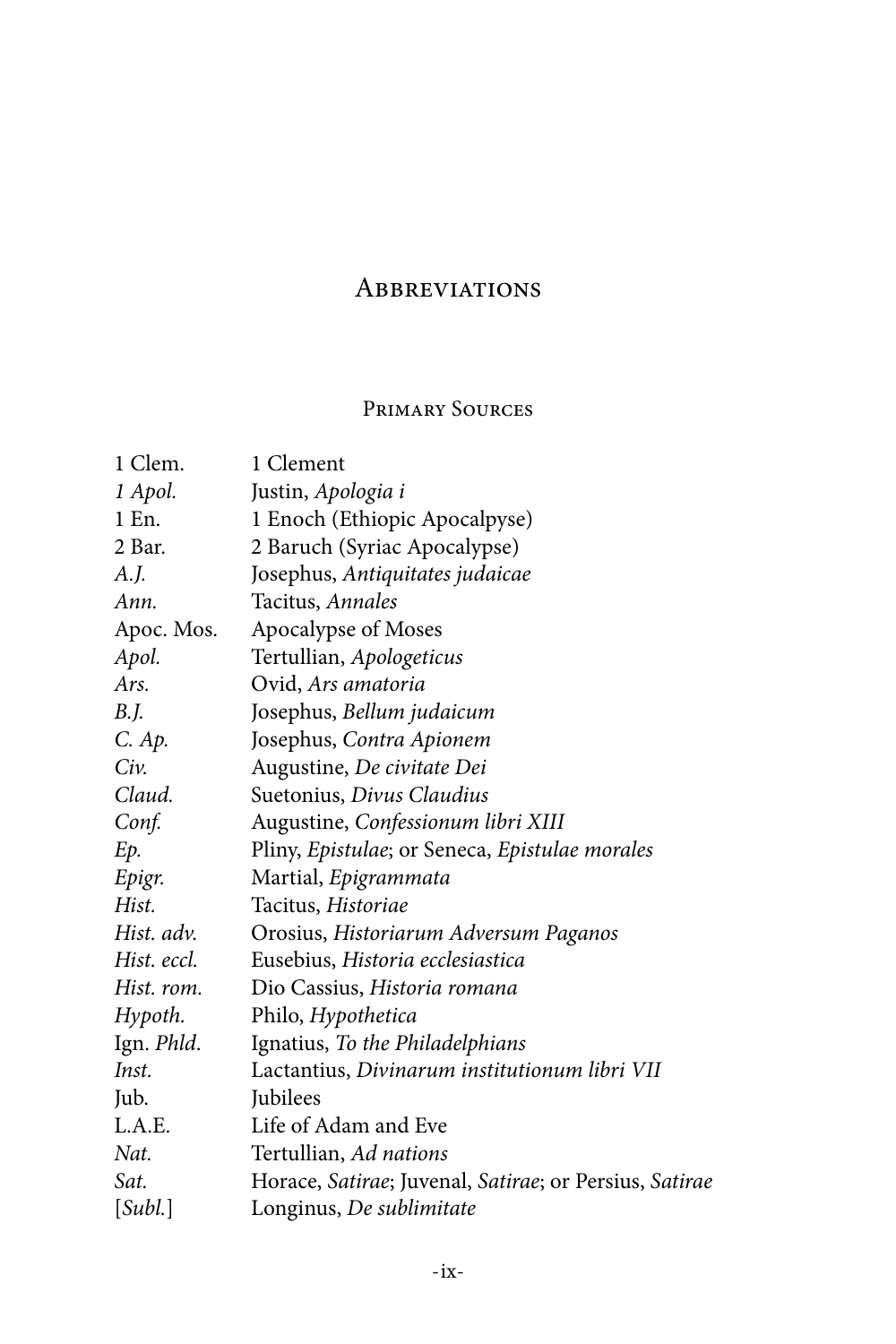| Superst. | Plutarch, De superstitione |
|----------|----------------------------|
| Tib.     | Suetonius, Tiberius        |

## Secondary Sources

| AB             | Anchor Bible                                                           |
|----------------|------------------------------------------------------------------------|
| AcadBib        | Academia Biblica                                                       |
| <b>ANTC</b>    | Abingdon New Testament Commentaries                                    |
| <b>BDAG</b>    | Bauer, W., F. W. Danker, W. F. Arndt, and F. W. Gingrich.              |
|                | Greek-English Lexicon of the New Testament and Other                   |
|                | Early Christian Literature. 3rd ed. Chicago: University of             |
|                | Chicago Press, 1999.                                                   |
| <b>BECNT</b>   | Baker Exegetical Commentary on the New Testament                       |
| <b>BZNW</b>    | Beihefte zur Zeitschrift für die neutestamentliche Wissen-             |
|                | schaft                                                                 |
| <b>CBET</b>    | Contributions to Biblical Exegesis and Theology                        |
| CBQ            | Catholic Biblical Quarterly                                            |
| ConBNT         | Coniectanea biblica: New Testament Series                              |
| <b>CSEL</b>    | Corpus scriptorum ecclesiasticorum latinorum                           |
| CurBS          | Currents in Research: Biblical Studies                                 |
| EC             | Early Christianity                                                     |
| HBT            | Horizons in Biblical Theology                                          |
| Herm           | Hermeneia                                                              |
| <b>HTR</b>     | Harvard Theological Review                                             |
| <b>IBT</b>     | <b>Interpreting Biblical Texts</b>                                     |
| ICC            | <b>International Critical Commentary</b>                               |
| JBL            | Journal of Biblical Literature                                         |
| <b>JSNT</b>    | Journal for the Study of the New Testament                             |
| <b>JSNTSup</b> | Journal for the Study of the New Testament Supplement<br><b>Series</b> |
| <b>KEK</b>     | Kritisch-exegetischer Kommentar über das Neue Testa-                   |
|                | ment (Meyer-Kommentar)                                                 |
| <b>LCC</b>     | Library of Christian Classics                                          |
| <b>LNTS</b>    | Library of New Testament Studies                                       |
| <b>NIB</b>     | New Interpreter's Bible. Edited by Leander E. Keck. 12 vols.           |
|                | Nashville: Abingdon, 1994-2004.                                        |
| <b>NICNT</b>   | New International Commentary on the New Testament                      |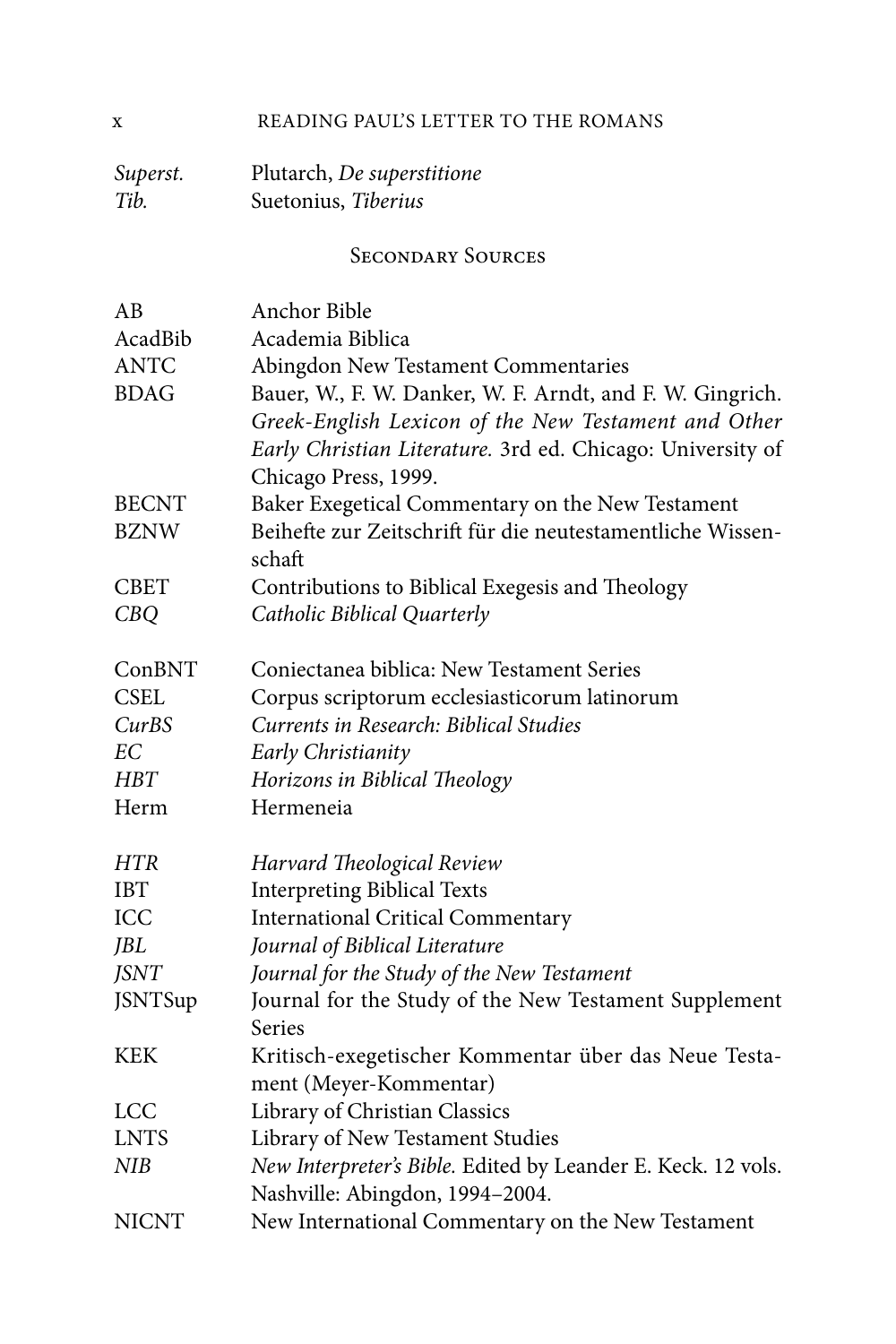#### ABBREVIATIONS xi

| NovTSup           | Supplements to Novum Testamentum                          |
|-------------------|-----------------------------------------------------------|
| NPNF1             | Nicene and Post-Nicene Fathers, Series 1                  |
| NPNF <sub>2</sub> | Nicene and Post-Nicene Fathers, Series 2                  |
| NTS.              | New Testament Studies                                     |
| NTR.              | New Testament Readings                                    |
| OBT               | Overtures to Biblical Theology                            |
| PCC               | Paul in Critical Contexts                                 |
| <b>PCNT</b>       | Paideia Commentaries on the New Testament                 |
| RefR              | Reformed Review                                           |
| <b>RGRW</b>       | Religions in the Graeco-Roman World                       |
| <b>SBLDS</b>      | Society of Biblical Literature Dissertation Series        |
| SBLSymS           | Society of Biblical Literature Symposium Series           |
| SCJR              | Studies in Christian-Jewish Relations                     |
| <b>SFSHJ</b>      | South Florida Studies in the History of Judaism           |
| <b>SNTW</b>       | Studies of the New Testament and Its World                |
| <b>TDNT</b>       | Theological Dictionary of the New Testament. Edited by G. |
|                   | Kittel and G. Friedrich. Translated by G. W. Bromiley. 10 |
|                   | vols. Grand Rapids: Eerdmans, 1964-1976.                  |
| <b>TSAJ</b>       | Texte und Studien zum antiken Judentum                    |
| <b>WBC</b>        | Word Biblical Commentary                                  |
| WBComp            | Westminster Bible Companion                               |
| <b>WUNT</b>       | Wissenschaftliche Untersuchungen zum Neuen Testament      |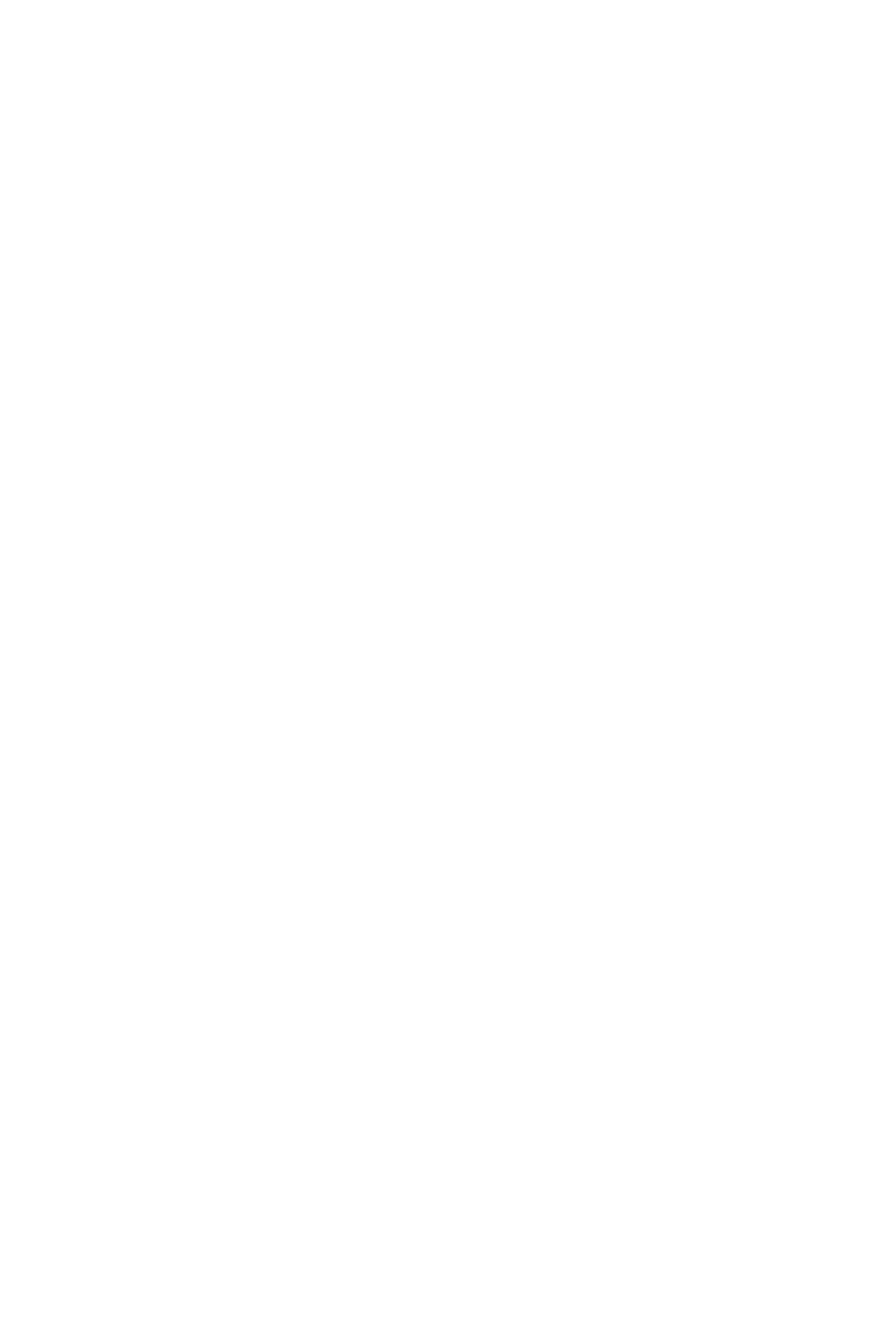### Reading the Letter to the Romans

Jerry L. Sumney

Romans has been one of the most influential books of the New Testament. It was a text from Romans that moved St. Augustine to become a Christian. Martin Luther's reading of Romans led him to start the Protestant Reformation. John Calvin's reading led him to propose his doctrine of the predestination of all people. John Wesley's foundational experience came to him while hearing a reading of the preface of Luther's commentary on Romans. In scholarship of the nineteenth and twentieth centuries, Romans exercised more influence on the ways Paul and his theology were understood than any other letter, possibly more than all the other letters combined. Interpreters consciously outlined Paul's theology by following the themes of Romans. Only in the last two decades of the twentieth century did New Testament scholars begin to seriously question the wisdom of relying on Romans so heavily. Still, many leading scholars look to it as their starting point for understanding Paul.

Traditionally Romans has been thought of as the place where Paul sets out his theology systematically. Other letters have their content determined by problems in the church to which Paul is writing or some other element of the letter's occasion. But in Romans, it was said, Paul is free to say what he thinks without responding to specific problems. Thus, if you wanted to know what Paul really thought or if you wanted to describe Paul's theology, you should start with and focus on Romans. The last decades of the twentieth century saw interpreters begin to question this assumption and to question the primacy of Romans in understanding Paul's theology.<sup>1</sup>

<sup>1.</sup> Especially influential in shifting attention to the theology of other Pauline letters was J. Christiaan Beker's Paul the Apostle: The Triumph of God in Life and Thought (Philadelphia: Fortress, 1980). He set out a method for thinking about the letters and the theology in them that did not require interpreters to start with the theology of any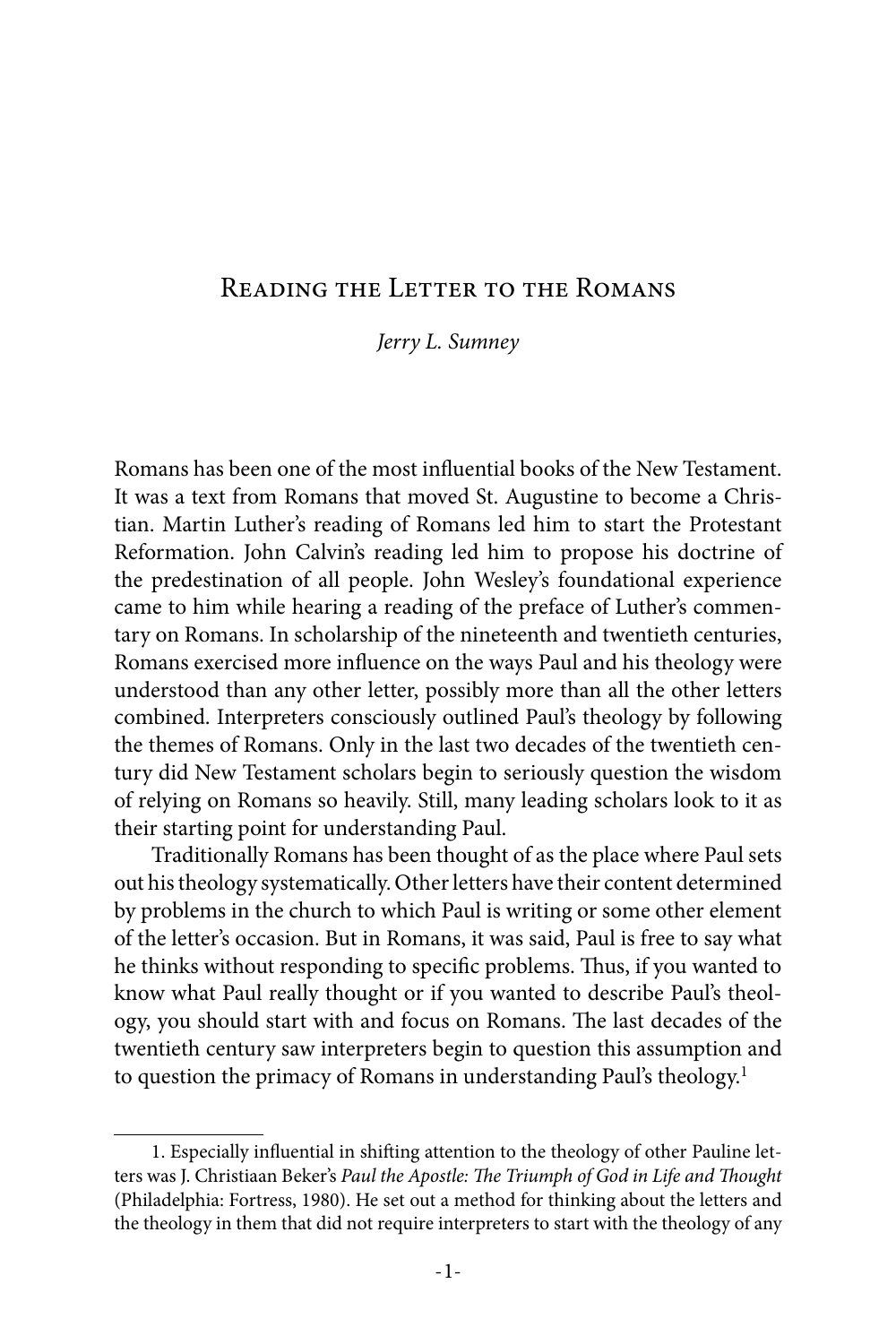Scholars have increasingly recognized that Romans is not a text of systematic theology with no immediate context shaping the way Paul talked about the issues. In fact, some theological issues that are important to Paul are not even mentioned in Romans (for example, the Lord's Supper). Still, Romans is not only the longest of Paul's extant letters, it is also the one that provides the fullest explication of what he teaches on a range of issues including why people need the gospel and how God addresses that need in Christ. As we will see, however, this exposition of his teaching is shaped by specific things he needs to accomplish with the letter. As a result, many interpreters now draw on Romans more carefully than some who have simply used it as an outline of Paul's theology.

Paul seems to have three related purposes in mind as he writes Romans. The first relates to his immediate travel plans. Paul writes Romans from Corinth. He has just completed a round of visits to congregations he had established earlier to take up a collection to deliver to the church in Jerusalem. The Jerusalem church, and perhaps the region as a whole, had experienced some significant financial problems. Paul had asked his churches to contribute to a fund designed to bring aid to the Jerusalem church. Paul envisioned this offering as more than a good deed designed to help the poor. As he saw it, this was an opportunity for his predominantly Gentiles churches to acknowledge their spiritual debt to and connection with the churches that had a predominantly Jewish membership. Tensions between these churches had been high, so high that Paul is afraid they will split and refuse to acknowledge the legitimacy of one another. He even fears that the Jerusalem church will not accept the gift he is bringing from his churches.

Paul thinks that having the predominantly Gentile churches make this gesture and provide this relief will calm the tensions. When Paul arrives in Jerusalem, then, he wants to be able to represent all the churches that have a large Gentile population. As you will see in the essays by Mark Nanos and Andrew Das, there is significant disagreement among scholars about the ethnic composition of the church in Rome and about its relationship to the Jewish community there. Most interpreters acknowledge, however, that one reason Paul writes Romans is to be able to include the churches of the city of Rome among those he represents as he goes to Jerusalem.

Paul's problem with claiming to represent the Roman churches is that

one letter. The subsequent work of the "Pauline Theology Group" of the Society of Biblical Literature furthered this work substantively. Much of the work of that group can be found in the four volumes entitled Pauline Theology.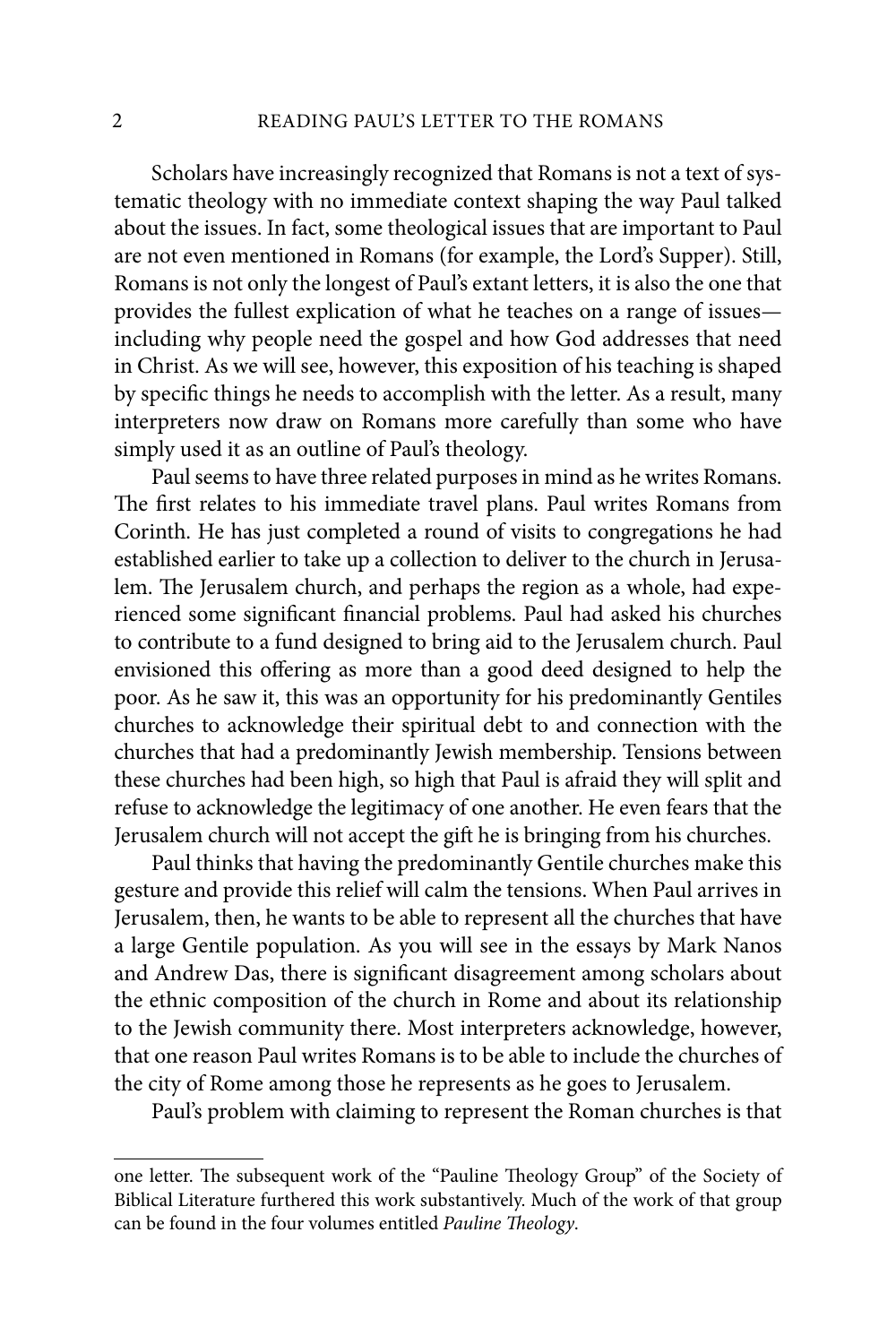he had never visited Rome as a missionary and so was not the founder of its churches. It is possible, though by no means certain, that the people who founded the Roman church were related to Paul's missionary team. Whether that is the case or not, he needs more contact with the churches in Rome to include them among those he represents in Jerusalem. So as he writes Romans, he needs to introduce himself, his apostleship (and so his authority), and his teaching in a way that will move the Roman church to consider him their apostle.

Second, Paul wants the churches there to sponsor a new missionary endeavor. He tells them that after his trip to Jerusalem he wants to begin a new mission in Spain. He has spent his time as a missionary and apostle in areas east of Italy, mostly in Asia Minor (today's Turkey) and Greece. Now he intends to turn west. He seems to want at least the financial support of the church in Rome, and perhaps more. He may need a guide or translator; he does not specify how he wants to be "sent on by you" (15:24). Paul tells about this travel itinerary and his reasons for it in Rom 15:22–33.

While Paul writes to introduce himself as an apostle and to claim them for inclusion with the collection, he also gives advice about problems in the Roman church. This seems particularly bold since he is trying to win them over. Still, Rom 14–15 deal with questions about religious dietary and calendrical regulations. It seems that at least some of these questions stem from differences in the ways church members think believers should observe the Mosaic law, but other questions are not so clearly related to that issue. Interpreters are divided over how much of the dispute revolves around Torah observance and how much around other questions. More broadly, Paul also takes up the topic of relations between Jews who are not in the church and Gentiles in the church and between Christ-confessing Jews and Christ-confessing Gentiles.

Romans was delivered to the Roman church by a woman named Phoebe. This is the reason Paul commends her to the Romans in 16:1–2. She was a deacon of the church in Cenchreae, a port of the city of Corinth. Having Phoebe deliver the letter and mentioning that he has gone through that region is how we know Paul is in Corinth when he writes Romans. The date of its writing is around 57. This is the last letter Paul writes as a free person. He will be arrested in Jerusalem and probably never be out of prison again.2

<sup>2.</sup> Interpreters who think Paul wrote the Pastoral Epistles often assert that Paul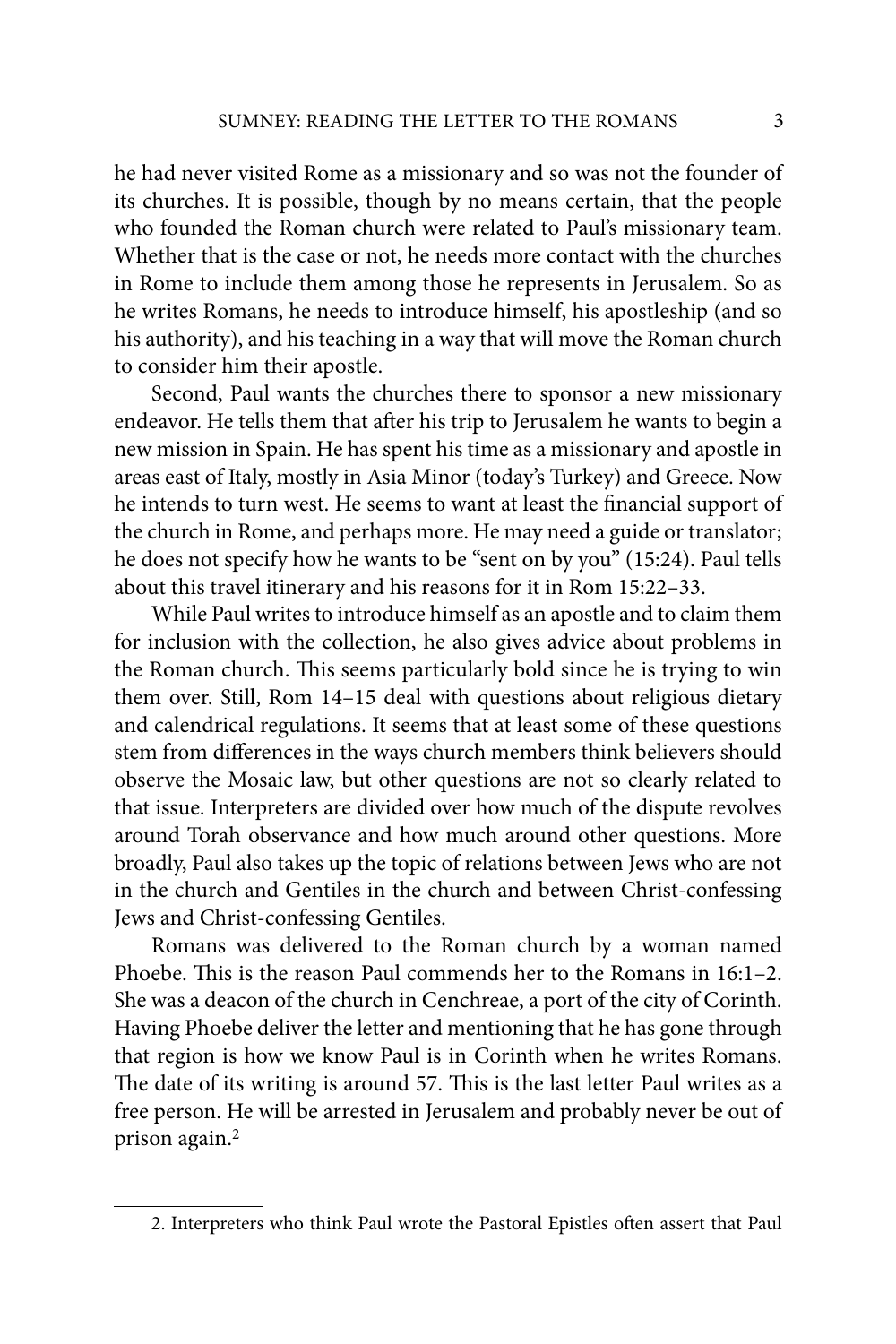There is much that you can learn from studying Romans from many perspectives and using many methodologies. Our knowledge of the early church is enhanced by many things in Romans. We find information about non-Pauline churches outside of Palestine, about the varying social statuses of members of the church, and about the church's relationship with the Roman Empire. All of these and more are legitimate and important goals for studying Romans, and knowledge of all of them is needed to understand Romans. The purpose of the essays in this book is to help readers understand this letter. Since Romans is a religious document intended to argue for particular religious and theological views, the focus of this volume is on its theology. Other kinds of issues are raised because of the ways the positions taken on them influence how we understand the message and theology of the letter. Such study contributes to our understanding of the beliefs and practices of Pauline and Roman Christianity in the middle of the first century.

The first two essays of this book (those mentioned above by Nanos and Das) discuss the identity of the recipients of Romans and the relationship of their church to the synagogue. What you conclude about this question influences how you understand some theological matters and some other issues about the letter as a whole. The next essay draws attention to the ways some interpreters see political elements in the letter's language and theology. How the church understood itself in relation to the Roman Empire and how its language may reflect and oppose the empire's claims may also influence how we hear this letter. Sylvia Keesmaat's essay reflects the attention that has been given to this aspect of the context of Paul's letters and their recipients. She shows how significantly this way of viewing Romans can shift our understanding of its message.

The other essays each take up a theological theme that is important in Romans. The sequence roughly follows the sequence of the way these subjects become dominant in the flow of the letter's argument. There are two essays on the question of the place of Israel in God's plan, the topic that dominates Rom 9–11. What Paul says about this issue, like the question of

was released in Rome and then returned to the Aegean area rather than going on to Spain. They contend that he wrote those letters before he was arrested and sent to Rome a second time. In this view Paul was executed at the end of this second Roman imprisonment. The vast majority of critical scholars, however, reject that reconstruction and argue that Paul did not write the Pastorals and was never released from prison after his arrest in Jerusalem.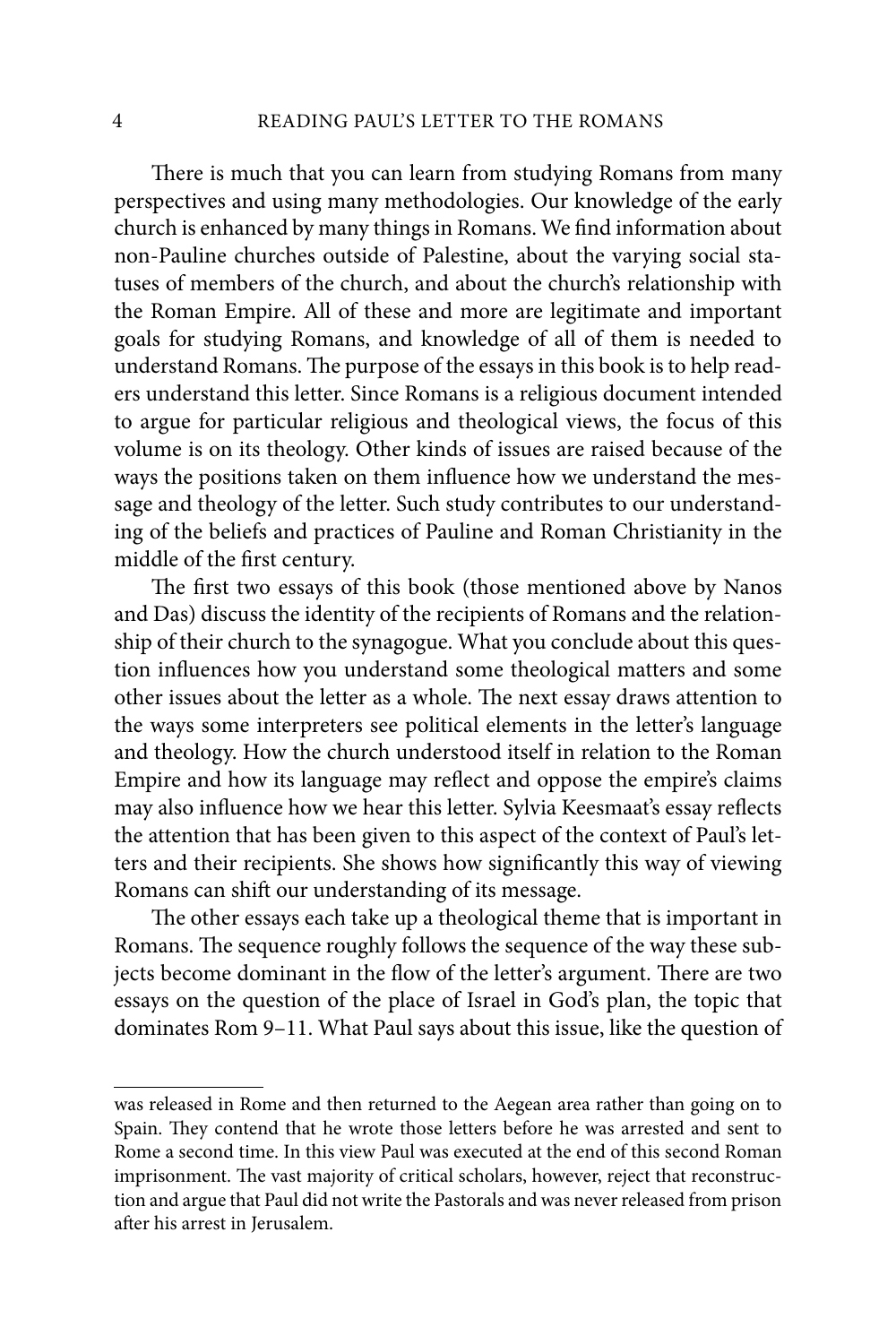the identity of the recipients of the letter, has been understood in radically different ways. Both essays here reject the view that God's covenant with Israel has been concluded. They differ in the ways they see God remaining in covenant with Israel.

Each essay in the book begins with a brief account of the range of views taken on the topic it treats. The authors then present their own understanding of that issue, indicating why they think this represents the best interpretation. The authors do not represent a single perspective on the letter. The differences among them are intended to help readers think about the implications each issue has for our reading of the whole. Having these competing readings will, I hope, help you sharpen your own understanding as you see the strengths and weakness of the various positions taken.

Interpreters agree that Paul provides a thematic statement for the whole of Romans in 1:16-17. These verses read, "For I am not ashamed of the gospel, for it is the power of God for all who have faith, for Jews first and also Greeks. For in it the righteousness of God is revealed from faith for faith. Just as it is written, 'The just will live by faith'" (author's translation).

These verses are packed with import as Paul hints at many things he will discuss in the rest of the letter. We will point to some of those topics here as preparation for the essays that follow. First, we might note that the gospel is a manifestation of the power of God, not Christ. This suggests that the work of Christ, as Paul sees it, is to demonstrate and make present the power of God. God remains the source of the gospel, with Christ as the one through whom that source is active.

This thematic statement also assumes that everyone (Jews and Gentiles) need the gospel. While Paul does not say why that is the case in these verses, he spends all of 1:18–3:20 demonstrating that everyone does need it. He first explains why Gentiles need it, and then he turns to show that Jews also need it, even though they already had the law and are in a covenant relationship with God.

There are extensive discussions about the meaning of the word "faith" in Romans and in all of Paul's use of it. As we think about the meaning of this word, it may help to think about English words that have many meanings. Consider the word "set." It might be a noun or a verb. As a verb it means, among other things, to put something down or to prepare a trap; as a noun it might refer to a group of China dishes or a certain amount of tennis. It might even refer to a predetermined length of time, a set amount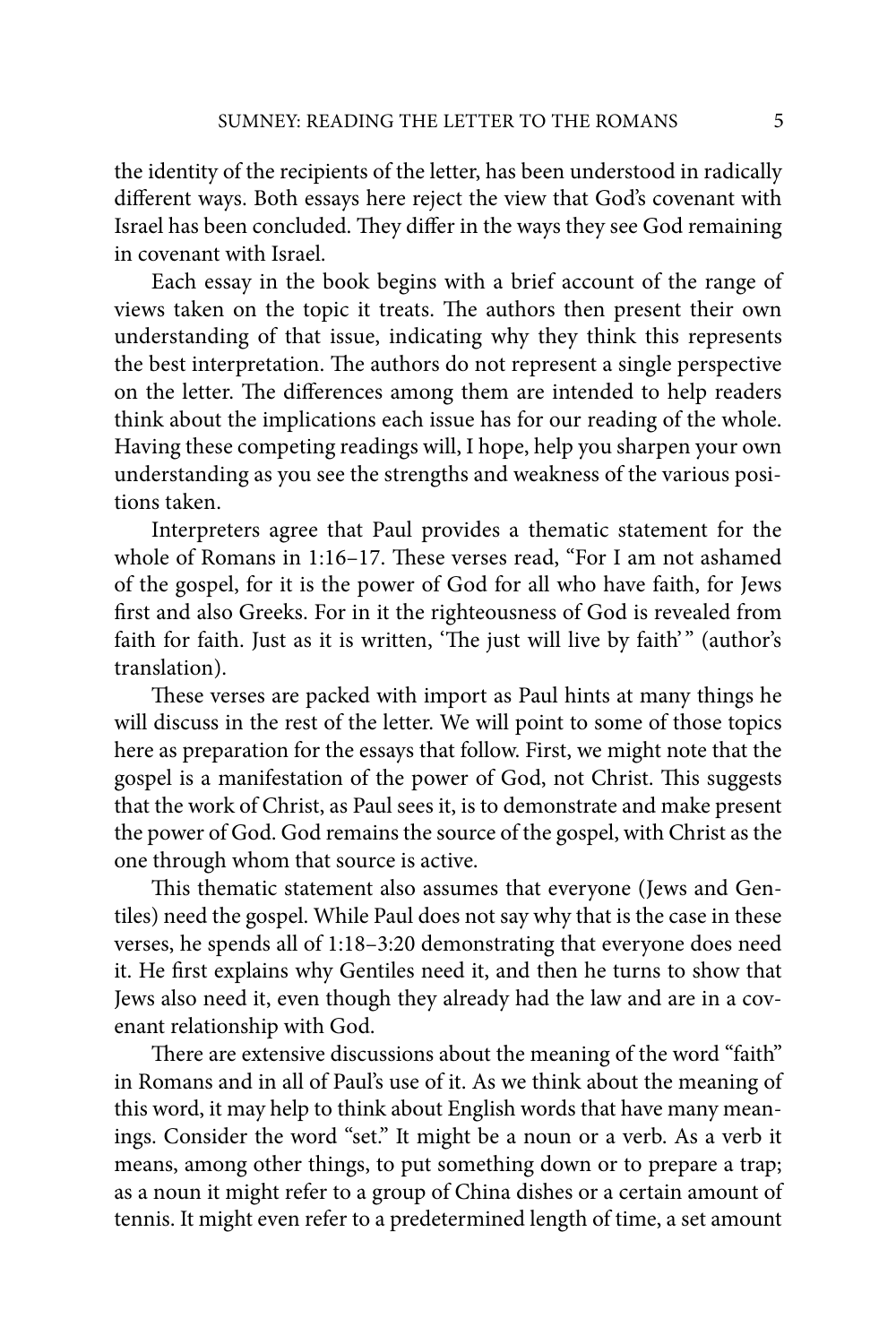of time. This is just a small sample of the meanings for this small word that you find in a dictionary. Just as "set" has many and different meanings, so do many Greek words. The Greek word usually translated "faith" is pistis, and the verb form (or cognate) is *pisteuō*, often translated "to have faith" or "to believe." But pistis has a wide range of meanings that include faith, faithfulness, and trustworthiness.

Scholars continue to disagree about the meaning of pistis in various places in Romans, including in these opening verses. In this place, though not in all, I think the word means "faithfulness." Thus, the middle sentence of verses 16–17 says that God's righteousness is revealed "through faithfulness for faithfulness." That may seem no clearer than the previous translation, but the rest of Romans helps us fill out the meaning. The first reference to faithfulness refers to the faithfulness of Christ; that is, to the faithfulness to God and God's will that we see in Christ's willingness to do God's will through his ministry, cross, and resurrection. This life and death of faithfulness then creates faithfulness in those who hear the message about it. So the phrase means that God's righteousness is revealed through the faithfulness of Christ and his faithfulness produces faithfulness in others.<sup>3</sup> The essay by Katherine Grieb explores what Paul means when he talks about God's righteousness and how it comes to expression in the work of Christ. Joel Green then explores the various images Paul uses to describe how the work of Christ gives expression to God's righteousness.

Paul says in 1:17 (and expands on that expression in 3:21) that the Scriptures of Israel speak of this revelation of God's righteousness. Paul uses the Scriptures to interpret what has happened through Christ, more than he sees them as predictions of some sort. His mention of Scripture here signals a clear connection between God's presence and acts among the Israelites and what God does through Christ. This raises important issues that Paul must address throughout Romans. The essay of Francis Watson discusses the way Paul sees the law's place in the church. This was a central issue in the life of the first-century church, an issue that would determine the course of the church's history. Watson argues that Paul contends that faith in Christ rather than Torah observance should be the central identity marker for church members. Rodrigo Morales takes up the

<sup>3.</sup> Other interpreters argue that "from faithfulness to faithfulness" means that the faithfulness of God leads to the faithfulness of Christ. This interpretation, even more powerfully than the one offered in the text, maintains a focus on God as the actor in salvation, in the gospel.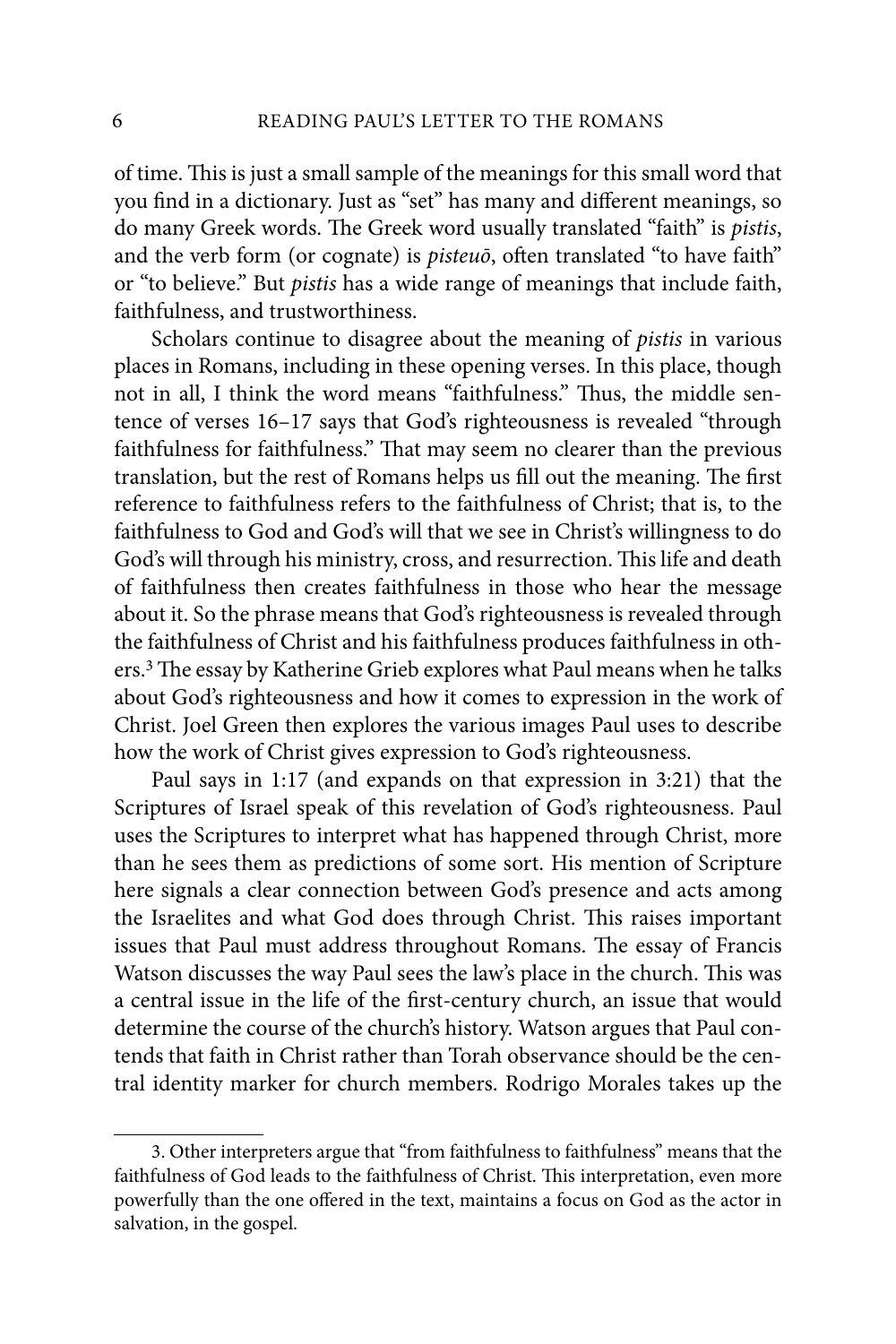issue of the way Paul uses Scripture in Romans. Scholars disagree about how much Paul takes into account the original context of the verses he quotes from the Hebrew Bible. Many think he pays little attention to that context, others argue that he is very careful about reflecting that original meaning in his use of a passage. Morales sets out this dispute more fully and then discusses Paul's use of Scripture as one who is convinced Paul does draw on the original context of that earlier writing.

Paul sees the gospel as a new revelation of God's righteousness. This means that the gospel is an eschatological event; that is, it is an end-time happening. Paul saw the coming of Christ as an event that initiated the end of all things. Through Christ, God's purposes for the world were finally being accomplished. Yet it was clear that the will of God was not yet being done. So while the end-time had begun, he looked forward to the conclusion of the end-times. In the course of Romans, he compares Christ to Adam. Just as Adam was the first human of the previous time, so Christ is the first person of the end-time. James Dunn's essay explores Paul's understanding of what it means to set Christ in an eschatological context in such a way that you can speak of him as a "second Adam." Ann Jervis continues the exploration of the eschatological nature of the gospel by discussing what Paul says in Romans about the presence of the Spirit in the lives of believers. Paul thinks that having God's presence in one's life is an endtime gift of God. Jervis describes what Paul says this presence of the Spirit means in the present for believers' lives.

Our thematic verses in chapter 1 have another curious turn of phrase. Verse 16 says salvation is for all, Jews first. For non-Jewish readers, then and now, this seems startling. Rather than having all people be completely equal in every way, this phrase gives priority to Jews. The essays of Elizabeth Johnson and Caroline Johnson Hodge draw out ways to understand what Paul says about the relationship between Jews and Gentiles within the church, as well as the relationship between the church and the earlier covenant between God and Israel. They focus on what Paul says in the difficult section that makes up chapters 9-11 of Romans.

Chapters 12–15 deal with how the believers in Rome should behave. We must not see this section as unrelated to previous parts of the letter. Paul's thematic statement in 1:16–17 also points to these chapters. Remember that *pistis*, the word usually translated "faith," sometimes also means faithfulness. If it means "faithfulness" there, then it certainly looks forward to this concluding explanation of what faithfulness looks like for the churches in Rome. Even if we understand pistis to mean "faith" or "trust"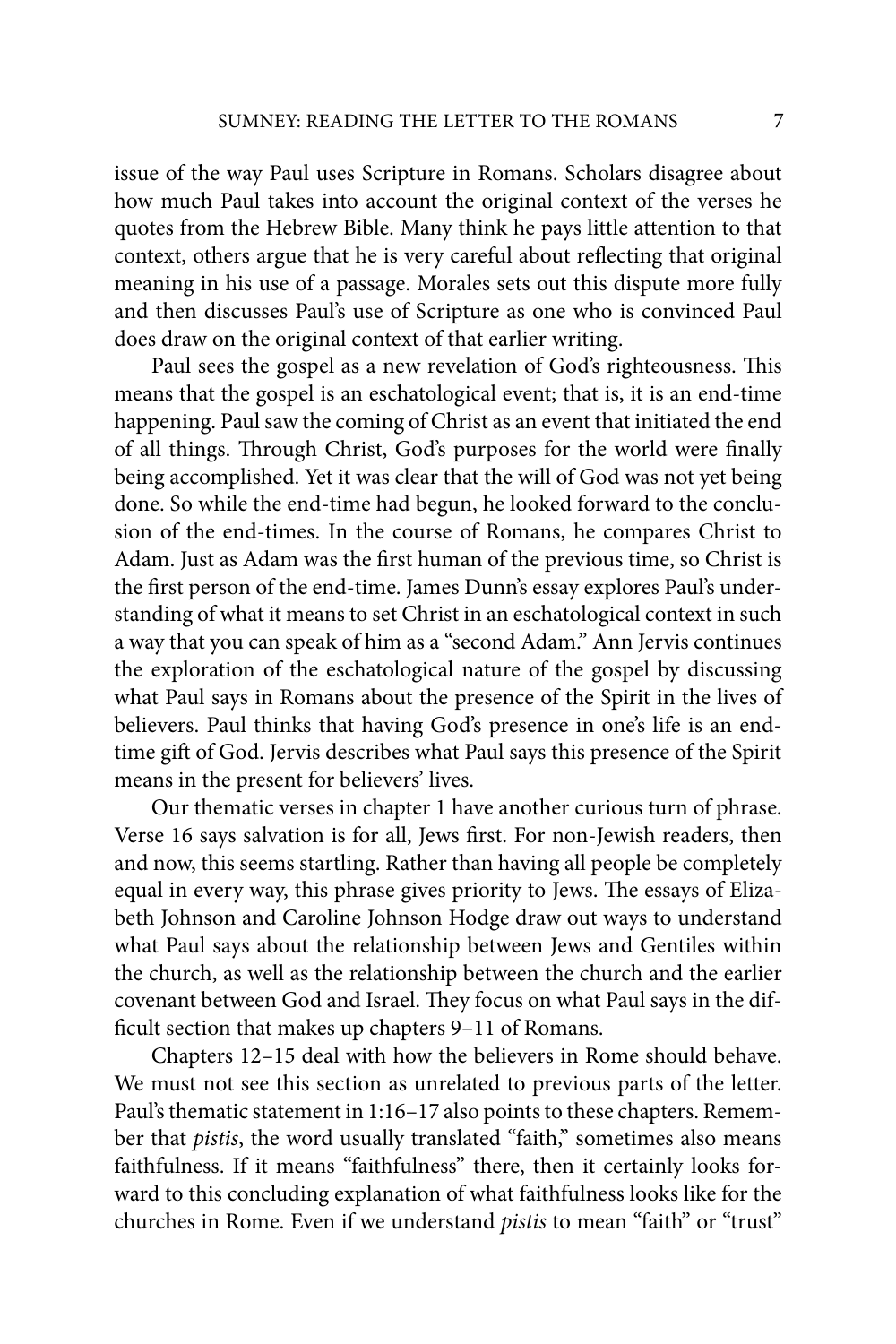in 1:16–17, it still includes a reference to how people conduct their lives. When Paul speaks of faith, he does not mean that a person simply holds to a particular set of beliefs. Faith for Paul is an orientation of life. It includes what people believe, but also encompasses their attitudes and behaviors toward others. For Paul, if a person does not live as they should, that is good evidence that he or she does not have faith—at least not what he calls faith. What you believe and how you live are inextricably linked for Paul. The essay by Victor Furnish will explore the connections between the way Paul talks about the gospel in the preceding chapters and the expectations for behavior that he sets out in chapters 12–15.

Some interpreters argue that chapter 16 of Romans was added at a later time. Not only does chapter 15 end with a doxology that makes an appropriate end for the letter, but some ancient manuscripts put the doxology that concludes chapter 16 at the end of chapter 15. In addition, Paul sends personal greetings to more people in chapter 16 than he greets in any other letter. This seems strange because he has never been to Rome. Despite these problems, the majority of interpreters think chapter 16 was a part of the original letter. They note that it is present in nearly every ancient manuscript of Romans, and it is not until after the fifth century that it is actually absent from a manuscript—a manuscript that is a Latin translation of the original Greek. Further, many interpreters also think that chapter 16 fits at least one purpose of the letter quite well. If Paul intends to claim these churches as his in Jerusalem or to gain their support for his mission to Spain, it will help in this initial contact to refer to people in Rome whom he knows, especially when they are leaders in their church. Knowing these people gives him some additional credibility. In the language of rhetoric, it helps him establish his ethos.

 Careful study of chapter 16 can also reveal a good deal about the people who are in Paul's churches, since it seems that many people he has known from other places are now in Rome. Among the things we learn from chapter 16 is that women play a significant role in the leadership of Paul's churches and in Paul's missionary efforts. While Paul has a reputation for restricting the place of women, this chapter shows what prominent positions they held as leaders and as coworkers in his mission.

Romans is in many ways a tightly constructed argument. Its parts flow from one another and the later parts depend on what Paul thinks he has established in earlier parts. At the same time, the argument of the letter (that is, its train of thought) is often hard to follow. There are some contorted arguments in some places (see especially chapters 9–11) and in